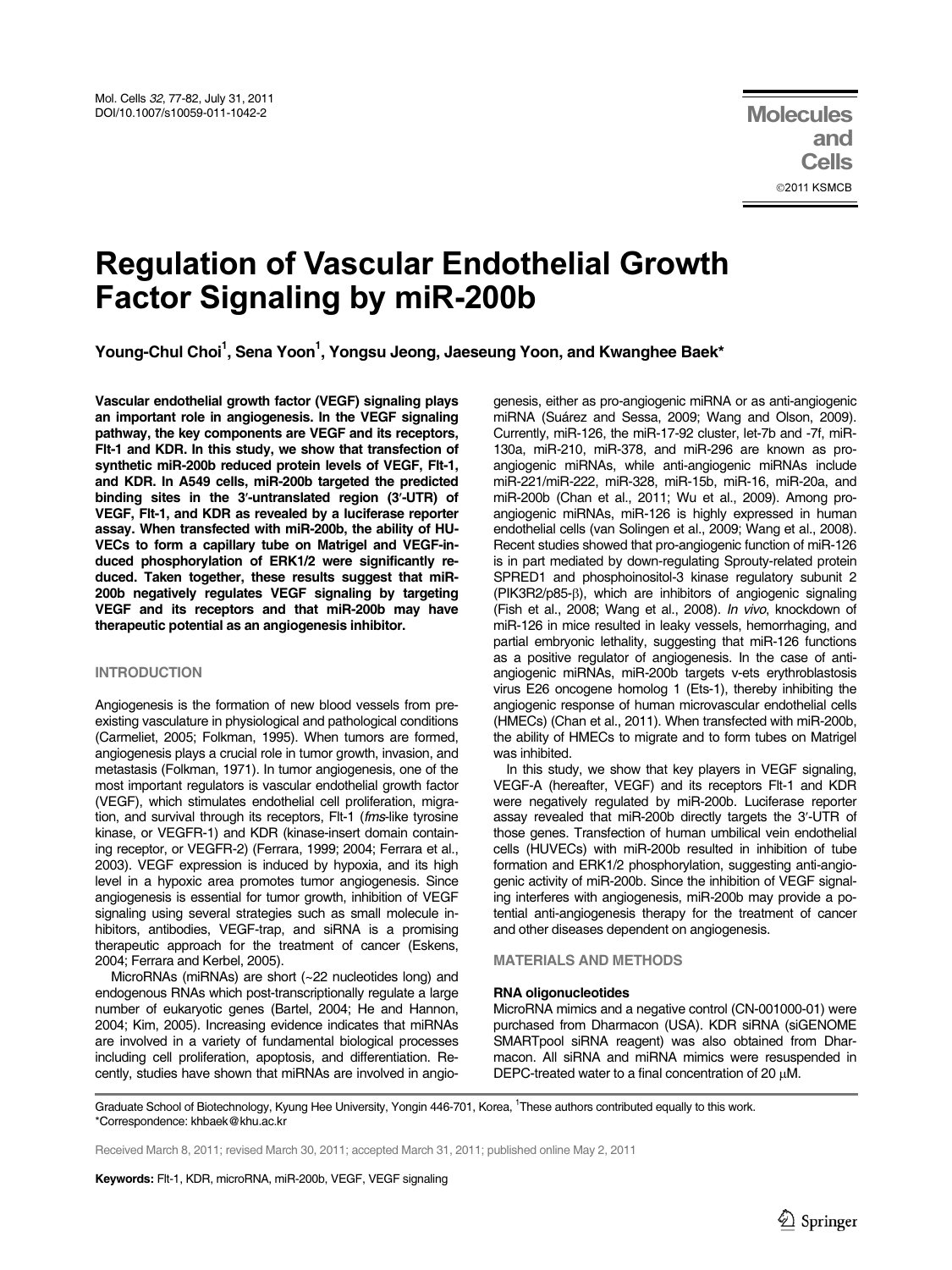### Cell lines and transfection

Human cell lines A549 (lung carcinoma) and HeLa (cervix adenocarcinoma) were obtained from Korean Cell Line Bank (Korea) and human umbilical vein endothelial cells (HUVECs) were purchased from BioBud (Korea). A549 and HeLa cells were cultured in RPMI-1640 supplemented with 10% fetal bovine serum, 100 U/ml penicillin, and 100 μg/ml streptomycin. HU-VECs were cultured on gelatinized dishes in EGM2 medium (Clonetics, USA) and were used between passages 5 and 7. Both cells were maintained at  $37^{\circ}$ C in a humidified 5%  $CO<sub>2</sub>$ incubator. Transfection was carried out using Lipofectamine RNAiMAX (Invitrogen, USA) as described previously with 20 nM of miRNA or siRNA (Kim et al., 2008).

### Western blot analysis

Total protein extracts (40 μg) were electrophoresed on a 4-12% precast protein gel (Komabiotech, Korea) and transferred to nitrocellulose membrane (Komabiotech). After incubating with antibodies, immunoreactive protein bands were detected by using the ECL plus Western blotting reagent (Amersham Biosciences, USA). Primary antibodies specific for Flt-1 (EWC), KDR (A-3), and anti-β-actin (C-11) were purchased from Santa Cruz Biotechnology (USA). Primary antibodies for ERK1/2 (137F5) and phospho-ERK1/2 (D13.14.4E) were obtained from Cell Signaling Technology (USA).

# Construction of 3′-UTR reporter plasmids and luciferase assay

The full-length cDNA clone containing the 3′-UTR of VEGF gene (NM\_001025366) was obtained from Open Biosystems (USA). The 3′-UTR of Flt-1 (NM\_002019) and KDR (NM\_ 002253) genes was synthesized by GenScript (USA). To construct 3′-UTR-luciferase reporter plasmids, 3′-UTR sequences were amplified by PCR and cloned into Xhol/Notl sites of a psiCHECK-2 vector (Promega, USA). The following 3′-UTR sequences of VEGF, Flt-1, and KDR genes were used for cloning: (1) The sequence between 1738 and 3659 nt of VEGF amplified using primers VEGF-1738L and VEGF-3659R, (2) the sequence between 4301 and 5217 nt of Flt-1 amplified using primers Flt-4301L and Flt-5217R, and (3) the sequence between 4374 and 6055 nt of KDR amplified using primers KDR-4374L and KDR-6055R. To delete the predicted target site of miR-200b from 3′-UTR-luciferase reporter plasmids, PCR was performed using the following primer pairs as described previously (Kim et al., 2008): (1) VEGF-1738L/3022R and VEGF-3043L/-3659R for VEGF, (2) FLT-4301L/-4357R and FLT-4378L/-5217R for Flt-1, (3) KDR-4374L/-5388R and KDR-5410L/-6055R for the 5′ target site of KDR; KDR-4374L/-5738R and KDR-5768L/-6055R for the 3′ target site of KDR. The DNA fragments amplified using the above primer pairs were digested with Xbal (VEGF), EcoRI (Flt-1), HindIII (5' target site of KDR), and Xbal (3' target site of KDR). The digested fragments were then ligated at 4°C overnight, digested with Xhol and Notl, and cloned into psiCHECK-2 vector. Primer sequences were as follows: VEGF-1738L; 5′-CATCTCGAGGCCGGGCAGGAGGA AGGAGCCTCCCT-3′, VEGF-3022R; 5′-CATTCTAGAACTCT TTAATTAAATTAACTGTTTTAA-3′, VEGF-3043L; 5′-CATTCT AGATTGGTTAATATTTAATTTCAACTATTT-3′, VEGF-3659R; 5′-CATGCGGCCGCGAGATCAGAATTAAATTCTTTAAT-3′, Flt-4301L; 5′-CATCTCGAGAGAGTTTGACACGAAGCCTTATTT CT-3′, Flt-4357R; 5′-CATGAATTCCTGGGGGTATAAATACAC ATGTG-3′, Flt-4378L; 5′-CATGAATTCTGCATATATAAGTTT ACACCTTTA-3′, Flt-5217R; 5′- CATGCGGCCGCAAATAGAA TGTGACATTTTCAGTGT-3′, KDR-4374L; 5′-GATCTCGAGAA GGAAGCATCCACACCCCCAACT-3′, KDR-6055R; 5′-GATGC

GGCCGCTCTGATTCCTTCTTCTCCATTTT-3′, KDR-5388R; 5′-CATAAGCTTAGAGTGGGTTGGGGACAGGGGGA-3′, KDR-5410L; 5′-CATAAGCTTTAGTTATTTGGCCTCTACTCCAGTA-3′, KDR-5738R; 5′-CATTCTAGAAGTACAAAGTTCATTATATA TAAGG-3′, KDR-5768L; 5′-CATTCTAGATAACAAAGGTCATA ATGCTTTCAGC-3'. For the luciferase assay,  $8 \times 10^4$  A549 cells in a 12-well plate were cotransfected with 250 ng of luciferase vector and miRNA mimics (10 nM) using Lipofectamine 2000 (Invitrogen, USA). At 48 h post-transfection, firefly and Renilla luciferase activities were measured using Dualluciferase assay (Promega, USA) following the manufacturer's protocol.

# VEGF ELISA

One day before transfection,  $7 \times 10^4$  HeLa cells were seeded in 6-well plates. The following day, cells were transfected with 20 nM miRNA mimics using Lipofectamine RNAiMAX. At 24 h post-transfection, HeLa cells were treated with 400 μM desferrioxamine (DFX) to induce hypoxic conditions. After 24 h incubation, VEGF concentration in supernatants was measured in triplicate using an ELISA kit (R&D Systems, USA).

# Tube formation assay

For the tube formation assay,  $5 \times 10^5$  HUVECs were seeded on 100 mm dishes, and the following day, cells were transfected with miRNA mimics (20 nM) using Lipofectamine RNAiMAX reagent. At 48 h post-transfection, HUVECs were serum-starved for 20 h by incubating in endothelial basal medium (EBM; Clonetics) with 0.2% BSA. After serum starvation, HUVECs were harvested and  $8 \times 10^4$  HUVECs were seeded on a 12-well plate coated with Matrigel basement membrane matrix (BD Biosciences, USA). After 6 h cultivation in EBM containing VEGF (25 ng/ml), tube-like structures were photographed using Leica DMI6000B microscope, and cumulative tube length was measured in three photographic fields using LAS software (Leica).

#### ERK phosphorylation assay

At 48 h after transfection, HUVECs were serum-starved for 20 h by incubating in EBM (Clonetics, USA) with 1% BSA. After serum starvation, cells were stimulated for 5 min by adding EBM containing 25 ng/ml VEGF. Whole cell lysates were then prepared and subjected to Western blot analysis with phosphospecific ERK1/2 antibodies.

#### RESULTS

# Identification of miRNAs targeting Flt-1 using <sup>3</sup>′-UTR-luciferase reporter assay

To identify miRNAs that target the 3′-UTR of Flt-1, we used a 3′-UTR-luciferase reporter assay. Since the 3′-UTR of Flt-1 is relatively long, only the 5′-proximal part of the 3′-UTR (915 bp) was cloned downstream of the luciferase gene in a psiCHECK-2 vector. To search for potential miRNA candidates that target Flt-1, we used a target prediction program called TargetScan. A total of 7 miRNAs were selected, including miR-200b and miR-181a, 2 miRNAs whose sites are conserved among vertebrates and 5 miRNAs, miR-142-3p, miR-199a-3p, miR-587, miR-222, and miR-24, whose sites are poorly conserved. Each miRNA was cotransfected into A549 cells with a 3′-UTR-luciferase reporter plasmid, and luciferase activity was assayed at 48 h after transfection. Successful transfection of most miRNAs except miR-587 resulted in down-regulation of luciferase activity (Fig. 1). Among them, miR-200b and miR-24 reduced luciferase activity below 50% of that in NC-transfected cells. Since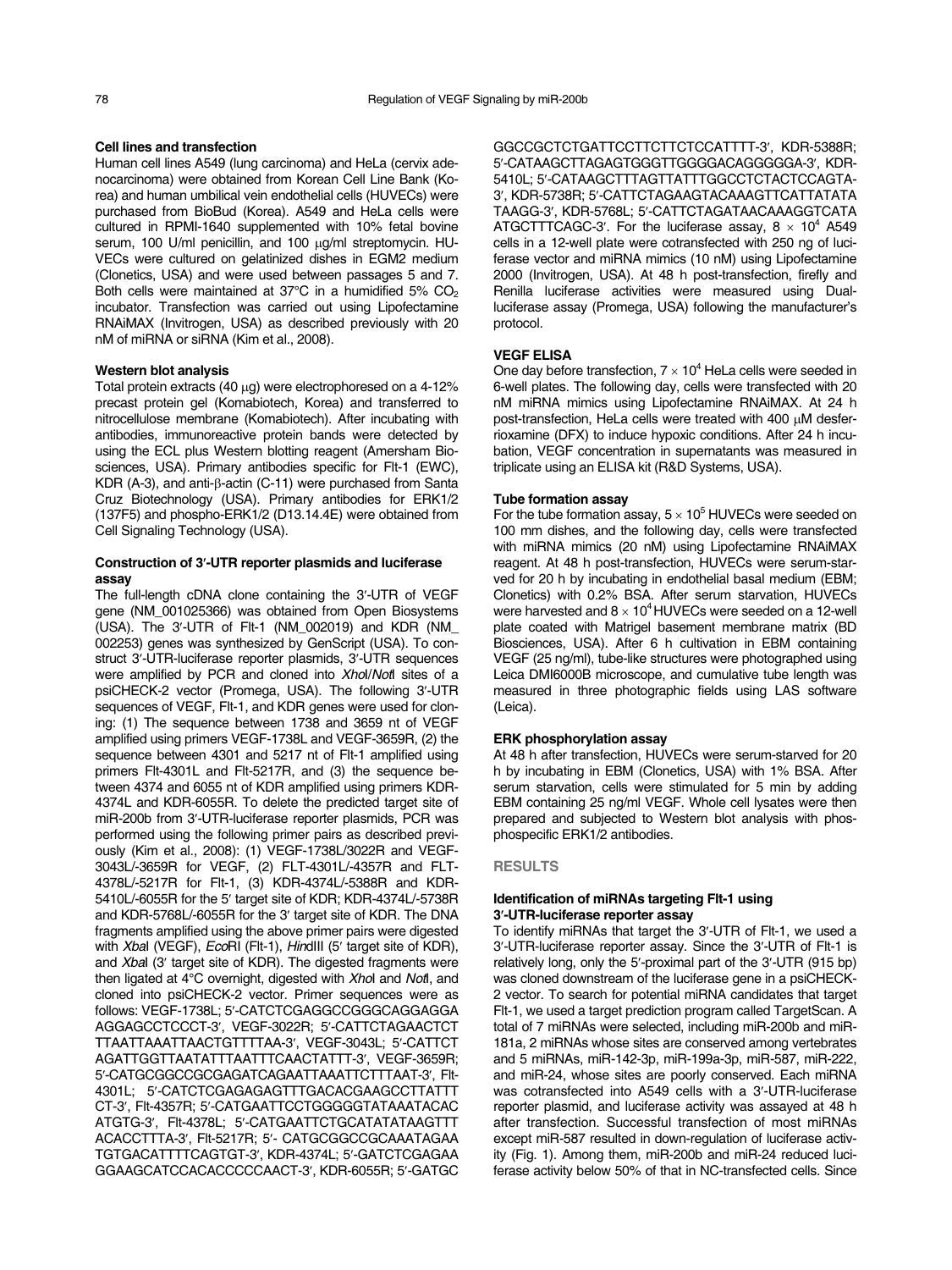

Fig. 1. Screen for miRNAs that target the 3'-UTR of Flt-1. (A) A schematic diagram of binding sites for miRNAs predicted by TargetScan in the 3′-UTR of Flt-1. Only the 5′-proximal part of the 3′- UTR (915 bp) was cloned into a psiCHECK-2 vector. Numbers in parentheses represent the location of miRNA binding sites in the Flt-1 gene. (B) Luciferase reporter assay. At 48 h after cotransfection with miRNAs and a luciferase reporter plasmid harboring 3′- UTR of Flt-1, luciferase activity was measured using Dual-luciferase assay. Luciferase activity in NC-transfected cells was set at 100%. Results represent the mean  $\pm$  SD from three independent experiments. \*\* $P$  < 0.01, \*\*\* $P$  < 0.05.



KDR and VEGF play a key role in VEGF signaling in addition to Flt-1, we examined whether there is a potential miRNA which down-regulates all three of these genes. Using TargetScan, we found that the predicted binding site for miR-200b/-200c/-429, three members of the miR-200 family sharing the same seed sequence, is present in all three genes. One binding site was found in Flt-1 and VEGF genes, and two were found in the KDR gene (Fig. 2C). Therefore, we next examined whether miR-200b down-regulates all three genes through binding to the predicted sites in their 3′-UTRs.

# VEGF, Flt-1, and KDR are direct targets of miR-200b

To validate VEGF, Flt-1, and KDR as targets of miR-200b, down-regulation of three genes at the protein level by miR-200b was examined by Western blot and ELISA analyses. Additionally included in these analyses was miR-200c, which shares the same seed sequence with miR-200b. As can be seen in Fig. 2A, Flt-1 and KDR proteins in miR-200b- and miR-200ctransfected HUVECs were significantly decreased compared to NC-transfected cells. Although luciferase activity was significantly decreased when A549 cells were cotransfected with miR-24 and luciferase reporter plasmid harboring the 3′-UTR of Flt-1 (Fig. 1), Western blot analysis revealed that Flt-1 protein was not decreased after transfection of HUVECs with miR-24. Since VEGF is up-regulated and secreted under hypoxic conditions, miRNA-transfected HeLa cells were treated with DFX for 24 h to mimic hypoxia, and VEGF concentrations in culture supernatants were measured by ELISA. We observed that the VEGF level in miR-200b- and miR-200c-transfected HeLa cells was decreased to ~50% of that in NC-transfected cells under DFX-treated conditions (Fig. 2B). When transfected with miR-20, which is known to target VEGF, secreted VEGF level was similar to that in miR-200b- and miR-200c-transfected cells (Hua et al., 2006). Together, these results show that miR-200b

> Fig. 2. Down-regulation of VEGF, Flt-1, and KDR by miR-200b through direct targeting of 3′-UTRs. (A) Western blots of lysates from HUVECs transfected with miRNA mimics for 48 h. (B) At 48 h after transfection of HeLa cells with miRNA mimics, VEGF concentration in the culture medium was measured by ELISA. Hypoxia was induced by DFX treatment for 24 h before harvesting the culture medium. Results represent the mean  $\pm$  SD from three independent experiments.  $*P <$ 0.001,  $*P < 0.01$ . (C) Schematic diagrams of binding sites for miR-200b in the 3′- UTRs of VEGF, Flt-1, and KDR. The number below the vertical bar indicates the nucleotide position of the binding site for miR-200b. (D) Direct targeting of 3′-UTRs of VEGF, Flt-1, and KDR by miR-200b as revealed by luciferase reporter assay. At 48 h after transfection with miRNA, luciferase activity was measured in A549 cells. Normalized Renilla luciferase activity in cells transfected with NC was set at 100%. Luciferase activity of cells transfected with NC and miR-200b is shown

as filled and open bars, respectively. Results represent the mean  $\pm$  SD from three independent experiments. \*P < 0.001, \*\*P < 0.01, \*\*P < 0.01, \*\*P < 0.05. W, wild-type 3′-UTR; M, mutated 3′-UTR; 5M, mutated at 5′ site in 3′-UTR of KDR, 3M, mutated at 3′ site in 3′-UTR of KDR; DM, mutated at both 5′ and 3′ sites in 3′-UTR of KDR.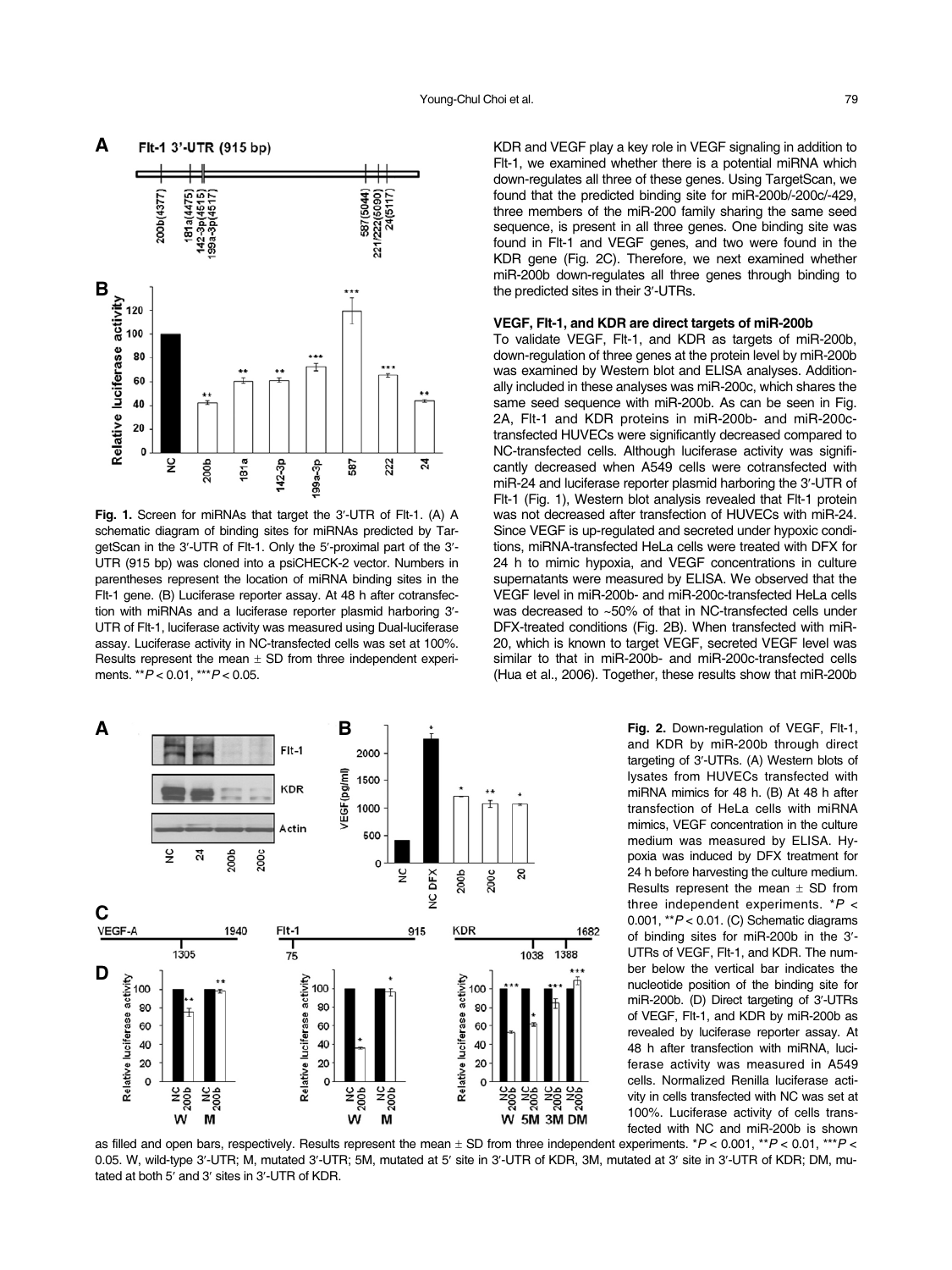

Fig. 4. Inhibitory effects of miR-200b on VEGF-induced ERK phosphorylation. Western blots of HUVEC lysates. After transfection with miRNA mimics and subsequent serum starvation, cells were stimulated for 5 min by VEGF. Phosphorylation of ERK1/2 was detected by anti-phospho-Thr202/Tyr204 ERK antibody. Si-KDR; KDR siRNA.

and miR-200c down-regulate Flt-1, KDR, and VEGF at the protein level.

To demonstrate direct interaction between miR-200b and the 3′-UTRs of these 3 genes, we investigated the effect of miR-200b on the activity of 3′-UTR-luciferase reporter plasmids. As can be seen in Fig. 2D, cotransfection of miR-200b with a luciferase reporter plasmid bearing the 3′-UTR of VEGF, Flt-1, or KDR resulted in significant decreases in luciferase activity compared to that in NC-transfected cells. Although luciferase activity after transfection with miR-200b was somewhat high in the case of VEGF, a similar level of luciferase activity was observed in cells transfected with miR-20 (data not shown). To verify that miR-200b interacts with the predicted binding sites in the 3′-UTRs, these sites were deleted from 3′-UTR-luciferase reporter plasmids, and the resulting plasmids were cotransfected with miR-200b. We observed that luciferase activity was not decreased when predicted binding sites were deleted from the 3′-UTRs of VEGF, Flt-1, and KDR (Fig. 2D). In the case of the 3'-UTRs of VEGF, Flt-1, and KDR (Fig. 2D). In the case of KDR, the 2 binding sites in the 3'-UTR appeared to function synergistically, with the downstream 3' binding site being more effective. In addition to miR-200b, cotransfection with miR-200c yielded essentially the same results in luciferase reporter asFig. 3. Tube-formation ability of HUVECs was inhibited by miR-200b/-200c. At 48 h post-transfection with miRNA mimics, HUVECs were serumstarved for 20 h and then cultured on Matrigel in EBM containing VEGF for 6 h. (A) Micrographs of capillary-like structures formed by HUVECs transfected with NC, miR-200b, and miR-200c. (B) Cumulative tube length was measured in three photographic fields using LAS software (Leica). \*P.  $< 0.001$ , \*\*\* $P < 0.05$ .

says using wild-type and mutant 3′-UTR-luciferase reporter plasmids (data not shown). Taken together, these data indicate that miR-200b directly regulates VEGF, Flt-1, and KDR through interaction with predicted binding sites in their 3′-UTRs.

#### Tube formation is inhibited by miR-200b/-200c

Since capillary tube formation on Matrigel is an essential angiogenic property of HUVECs, we investigated whether downregulation of KDR and Flt-1 by miR-200b and miR-200c affects tube formation. At 48 h after transfection, HUVECs were serum-starved overnight and the following day, HUVECs were cultured on a Matrigel-coated 12-well plate for 6 h. As can be seen in Fig. 3, NC-transfected HUVECs formed well-organized capillary-like structures. However, transfection with miR-200b and miR-200c resulted in significant impairment of tube-forming activity. Thus, these results indicate that miR-200b and miR-200c have an adverse effect on angiogenic activity of HUVECs.

#### ERK phosphorylation is inhibited by miR-200b

Since ERK1/2 phosphorylation is one of the downstream pathways of VEGF-KDR signaling, we examined whether downregulation of KDR by miR-200b affects ERK1/2 phosphorylation. At 48 h post-transfection, HUVECs were serum-starved for 20 h, stimulated by VEGF for 5 min, and subsequently subjected to Western blot analysis. As can be seen in Fig. 4, ERK phosphorylation was strongly induced by VEGF in NC-transfected cells. However, VEGF-induced ERK phosphorylation was significantly reduced in miR-200b-transfected cells. A weak induction of ERK phosphorylation by VEGF was also observed in HUVECs transfected with KDR siRNA. These data indicate that a decrease in KDR protein by miR-200b suppresses VEGFinduced activation of the ERK pathway as evident by reduction in ERK phosphorylation.

#### **DISCUSSION**

In this study, we identified miR-200b as a regulator of VEGF signaling. Intriguingly, both VEGF and its receptors (Flt-1 and KDR) were negatively regulated by miR-200b. Previously, it was reported that the miR-200 family, which comprises 5 members (miR-200a, -200b, -200c, miR-429, and miR-141), regulates the epithelial-mesenchymal transition (EMT) (Gregory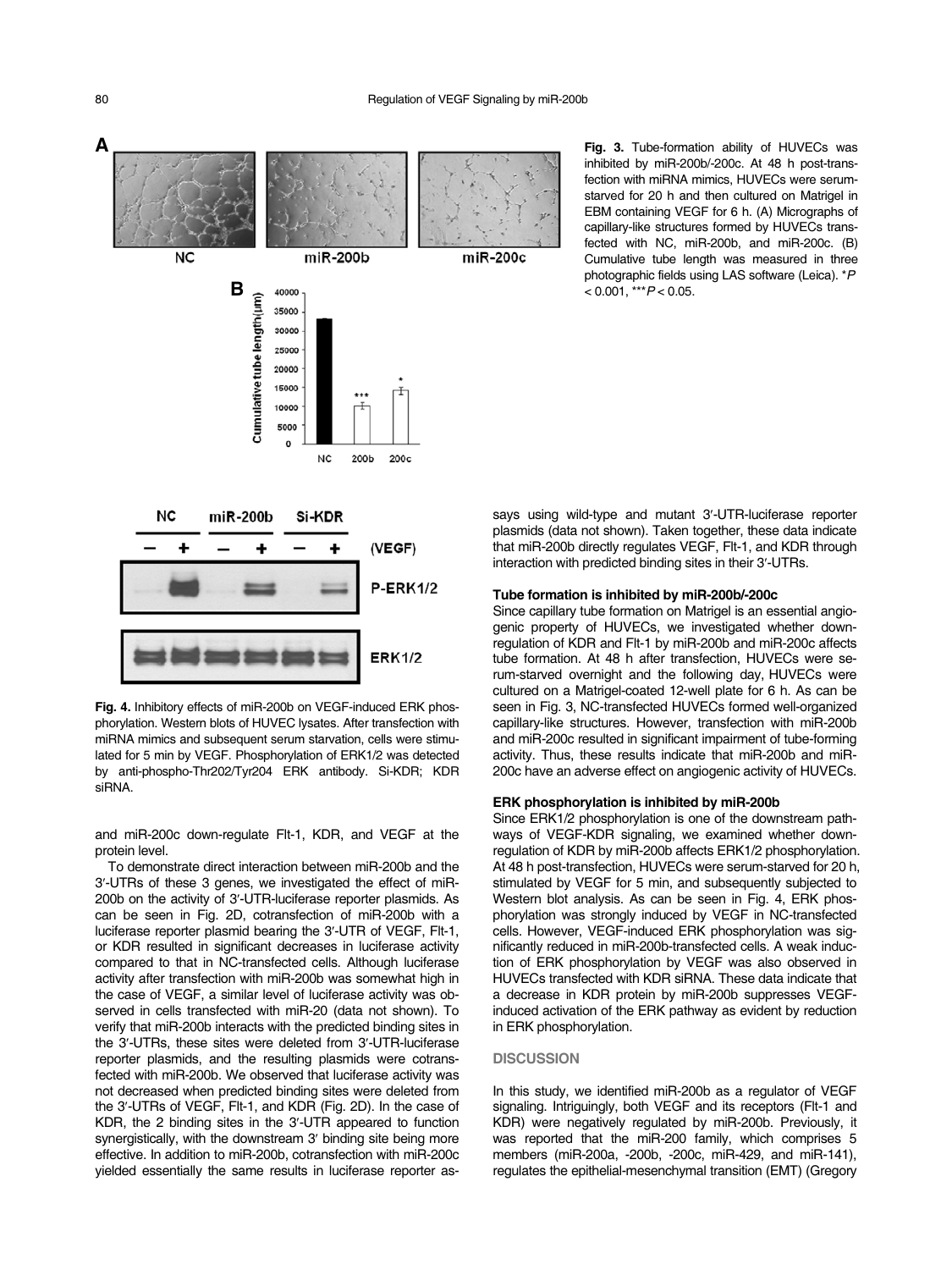et al., 2008; Park et al., 2008). Direct targets of the miR-200 family are E-cadherin transcriptional repressors ZEB1 and ZEB2. Thus, loss of miR-200 expression during EMT leads to up-regulation of ZEB1 and ZEB2, which represses the expression of E-cadherin, a mediator of cell-cell adhesion, in mesenchymal cells. Transfection with a miR-200b inhibitor promoted EMT and conversely, mesenchymal-epithelial transition (MET) was induced by ectopic expression of a synthetic miR-200b precursor, indicating the direct effect of miR-200b on EMT or MET. In our study, we found that E-cadherin was not expressed in HUVECs even after transfection with a miR-200b mimic, suggesting that DNA methylation may play a role in the inactivation of E-cadherin gene in HUVECs (Graff et al., 1995; Yoshiura et al., 1995). Thus, the possibility that E-cadherin reexpression after ectopic expression of miR-200b affects angiogenic phenotype can be ruled out in the case of HUVECs.

Recently, Liu et al. (2010) reported that miRNA targets can be identified by analyzing expression levels of mRNA and miRNA in tumor and normal samples. They selected mRNAs containing a conserved seed sequence in their 3′-UTRs for miRNAs which are differentially expressed between tumor and normal kidney and identified target mRNAs whose expression level has an inverse correlation with that of miRNA. Using clear cell Renal Cell Carcinoma and matched normal kidney samples, they found that a strong negative correlation is observed between VEGF and the miR-200 family. Thus, this result lends support to our conclusion that VEGF is a direct target of miR-200b as revealed by ELISA and luciferase reporter assays.

Recent studies showed that epigenetic mechanisms are involved in the regulation of miR-200 expression (Vrba et al., 2010; Wiklund et al., 2010). Since an inverse correlation exists between DNA methylation and miR-200 expression in tumor and normal cells, we investigated the methylation status of 2 regions, including 1-200 bp downstream of miR-200b and 234- 371 bp upstream of miR-200c. Bisulfite sequencing revealed that CpG dinucleotides in the analyzed regions are heavily methylated, suggesting transcriptional repression of miR-200 family members by DNA methylation in HUVECs (82.5% and 81.8% methylation in miR-200b and miR-200c loci, respectively). Considering the inhibitory effect of miR-200 on VEGF signaling, it is likely that the miR-200 family is silenced or expressed at low levels in HUVECs.

Two recent papers reported that miR-200b is involved in angiogenesis. As stated earlier, miR-200b targets Ets-1 and inhibits angiogenic activity of HMECs (Chan et al., 2011). Another paper reported that miR-200b targets murine Flt-1 (Roybal et al., 2011). Down-regulation of Flt-1 by miR-200b suppressed invasion and metastasis of lung adenocarcinoma cells. Thus, these studies and our current results indicate that miR-200b plays an important role in angiogenesis by targeting multiple angiogenesis-related genes. Blocking VEGF signaling by targeting both the ligand and its receptors may be an effective means of inhibiting angiogenesis.

In summary, we identified a novel role for miR-200b in the regulation of VEGF signaling. We also demonstrated that direct targets of miR-200b are VEGF and its receptors, Flt1 and KDR, which play a pivotal role in VEGF signaling. Since tumor angiogenesis depends on VEGF signaling, miR-200b can function as an angiogenesis inhibitor. In addition, miR-200b targets the Ets-1 transcription factor, whose down-regulation inhibits angiogenic activity of HMECs (Chan et al., 2011). Ets-1 targeting by miR-200b results in down-regulation of multiple target genes including KDR. Thus, in the case of KDR, miR-200b downregulates it both directly and indirectly via Ets-1. In addition to its role in angiogenesis, miR-200b functions as a regulator of

EMT in cancer cells. Thus, introduction of miR-200b into cancer cells has a potential to reverse the process of tumor metastasis. Restoration of miR-200b in cancer and endothelial cells to inhibit multiple targets involved in angiogenesis and tumor metastasis may provide a new therapy to treat cancer.

#### ACKNOWLEDGMENTS

This work was supported by the Kyung Hee University Research Fund in 2009 (KHU-20090718).

#### **REFERENCES**

- Bartel, D.P. (2004). MicroRNAs: genomics, biogenesis, mechanism, and function. Cell 116, 281-297.
- Carmeliet, P. (2005). Angiogenesis in life, disease and medicine. Nature 438, 932-936.
- Chan, Y.C., Khanna, S., Roy, S., and Sen, C.K. (2011). miR-200b targets Ets-1 and is down-regulated by hypoxia to induce angiogenic response of endothelial cells. J. Biol. Chem. 286, 2047-2056.
- Eskens, F.A. (2004). Angiogenesis inhibitors in clinical development; where are we now and where are we going? Br. J. Cancer 90, 1-7.
- Ferrara, N. (1999). Molecular and biological properties of vascular endothelial growth factor. J. Mol. Med. 77, 527-543.
- Ferrara, N. (2004). Vascular endothelial growth factor: basic science and clinical progress. Endocr. Rev. 25, 581-611.
- Ferrara, N., and Kerbel, R.S. (2005). Angiogenesis as a therapeutic target. Nature 438, 967-974.
- Ferrara, N., Gerber, H.P., and LeCouter, J. (2003). The biology of VEGF and its receptors. Nat. Med. 9, 669-676.
- Fish, J.E., Santoro, M.M., Morton, S.U., Yu, S., Yeh, R.F., Wythe, J.D., Ivey, K.N., Bruneau, B.G., Stainier, D.Y., and Srivastava, D. (2008). miR-126 regulates angiogenic signaling and vascular integrity. Dev. Cell 15, 272-284.
- Folkman, J. (1971). Tumor angiogenesis: therapeutic implications. N. Engl. J. Med. 285, 1182-1186.
- Folkman, J. (1995). Angiogenesis in cancer, vascular, rheumatoid and other disease. Nat. Med. 1, 27-31.
- Graff, J.R., Herman, J.G., Lapidus, R.G., Chopra, H., Xu, R., Jarrard, D.F., Isaacs, W.B., Pitha, P.M., Davidson, N.E., and Baylin, S.B. (1995). E-cadherin expression is silenced by DNA hypermethylation in human breast and prostate carcinomas. Cancer Res. 55, 5195-5199.
- Gregory, P.A., Bert, A.G., Paterson, E.L., Barry, S.C., Tsykin, A., Farshid, G., Vadas, M.A., Khew-Goodall, Y., and Goodall, G.J. (2008). The miR-200 family and miR-205 regulate epithelial to mesenchymal transition by targeting ZEB1 and SIP1. Nat. Cell Biol. 10, 593-601.
- He, L., and Hannon, G.J. (2004). MicroRNAs: small RNAs with a big role in gene regulation. Nat. Rev. Genet. 5, 522-531.
- Hua, Z., Lv, Q., Ye, W., Wong, C.K., Cai, G., Gu, D., Ji, Y., Zhao, C., Wang, J., Yang, B.B., et al. (2006). MiRNA-directed regulation of VEGF and other angiogenic factors under hypoxia. PLoS One 1, e116.
- Kim, V.N. (2005). Small RNAs: classification, biogenesis, and function. Mol. Cells 19, 1-15.
- Kim, S., Lee, U.J., Kim, M.N., Lee, E.J., Kim, J.Y., Lee, M.Y., Choung, S., Kim, Y.J., and Choi, Y.C. (2008). MicroRNA miR-199a\* regulates the MET proto-oncogene and the downstream extracellular signal-regulated kinase 2 (ERK2). J. Biol. Chem. 283, 18158-18166.
- Liu, H., Brannon, A.R., Reddy, A.R., Alexe, G., Seiler, M.W., Arreola, A., Oza, J.H., Yao, M., Juan, D., Liou, L.S., et al. (2010). Identifying mRNA targets of microRNA dysregulated in cancer: with application to clear cell renal cell carcinoma. BMC Syst. Biol. 4, 51.
- Park, S.M., Gaur, A.B., Lengyel, E., and Peter, M.E. (2008). The miR-200 family determines the epithelial phenotype of cancer cells by targeting the E-cadherin repressors ZEB1 and ZEB2. Genes Dev. 22, 894-907.
- Roybal, J.D., Zang, Y., Ahn, Y.H., Yang, Y., Gibbons, D.L., Baird, B.N., Alvarez, C.A., Thilaganathan, N., Saintigny, P., Liu, D., et al. (2011). miR-200 inhibits lung adenocarcinoma cell invasion and metastasis by targeting Flt1/VEGFR1. Mol. Cancer Res. 9, 25-35.